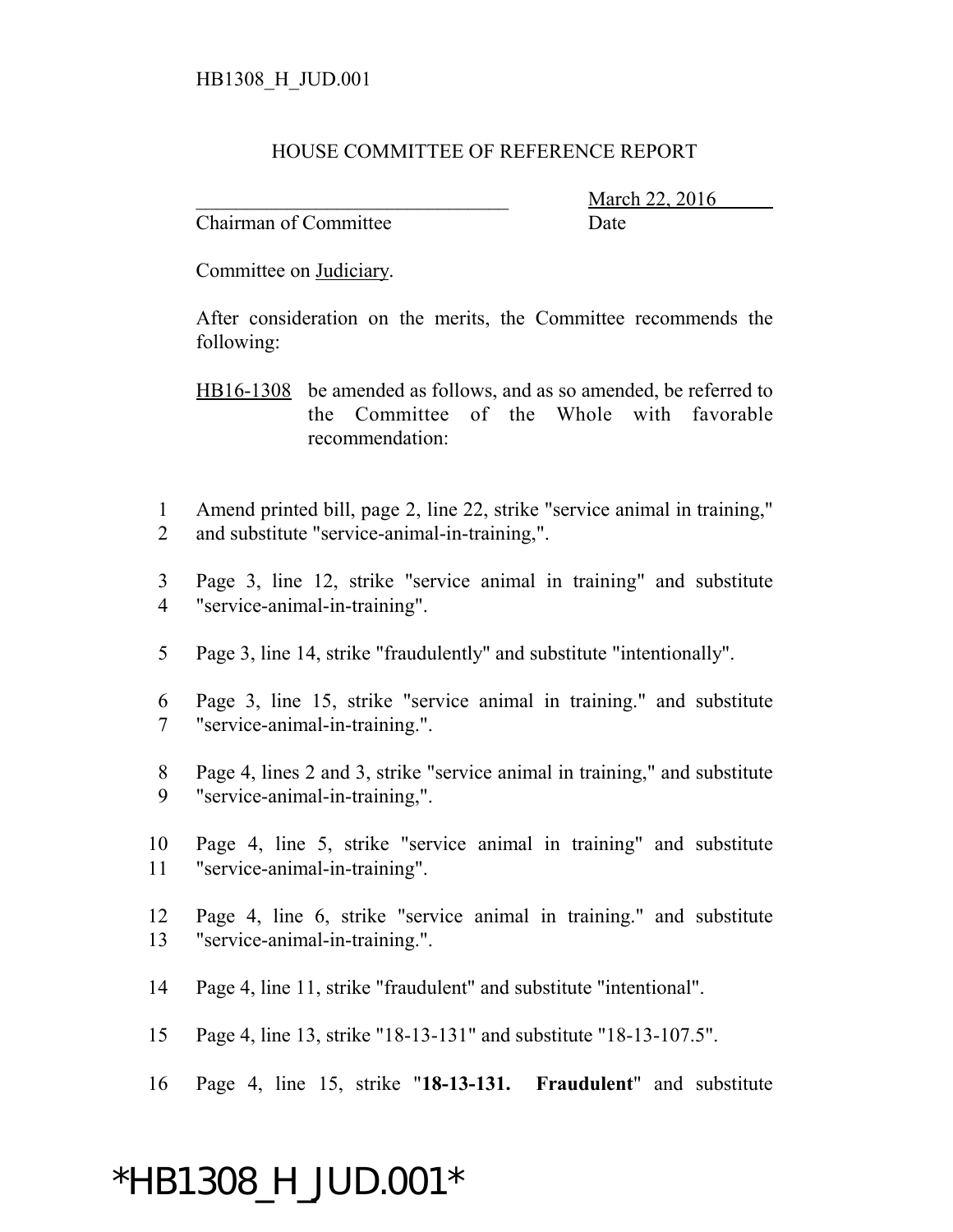- "**18-13-107.5. Intentional**".
- Page 4, line 17, strike "FRAUDULENT" and substitute "INTENTIONAL".
- Page 4, line 19, strike "(I)" and strike "FRAUDULENTLY".
- 4 Page 4, line 21, after "ANIMAL" insert "OR SERVICE-ANIMAL-IN-TRAINING".
- Page 4, line 22, strike "C.R.S., FOR INDIVIDUALS" and substitute "C.R.S.; AND".
- Page 4, strike line 23.
- Page 4, line 24, strike "(II)" and substitute "(b)".
- Page 4, strike line 25 and substitute "SERVICE ANIMAL OR SERVICE-ANIMAL-IN-TRAINING.".
- Page 4, strike lines 26 and 27.
- Page 5, strike lines 1 through 9.
- Page 5, line 24, strike "FRAUDULENT" and substitute "INTENTIONAL".
- Page 6, line 3, strike "FRAUDULENT" and substitute "INTENTIONAL".
- Page 6, line 7, strike "FRAUDULENT" and substitute "INTENTIONAL".
- Page 6, line 11, strike "FRAUDULENT" and substitute "INTENTIONAL".
- Page 7, after line 6 insert:
- "(c) "SERVICE-ANIMAL-IN-TRAINING" MEANS AN ANIMAL ACCOMPANYING A TRAINER OF A SERVICE ANIMAL WHILE THE ANIMAL IS BEING TRAINED AS A SERVICE ANIMAL.".
- Reletter succeeding paragraph accordingly.
- Page 1, line 101, strike "**FRAUDULENT**" and substitute "**INTENTIONAL**".

\*\* \*\*\* \*\* \*\*\* \*\*

## $*$ HB1308\_H\_JUD.001 $*$ <sub>-2-</sub>